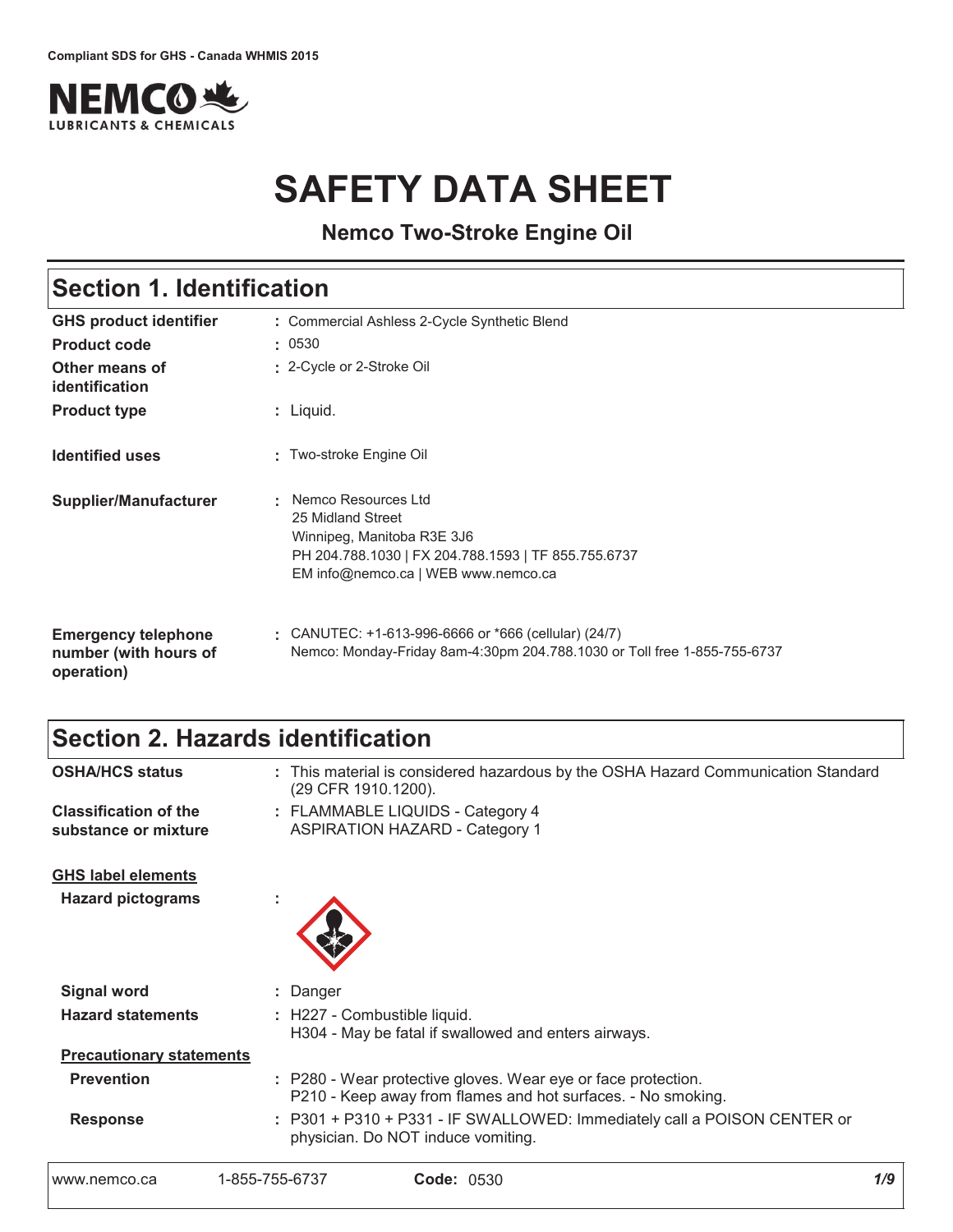

### **Section 2. Hazards identification**

| <b>Storage</b>                                                 | $:$ P405 - Store locked up.<br>P403 - Store in a well-ventilated place.<br>P235 - Keep cool.                                  |
|----------------------------------------------------------------|-------------------------------------------------------------------------------------------------------------------------------|
| <b>Disposal</b>                                                | : P501 - Dispose of contents and container in accordance with all local, regional, national<br>and international regulations. |
| <b>Physical hazards not</b><br>otherwise classified<br>(PHNOC) | : None known.                                                                                                                 |
| <b>Health hazards not</b><br>otherwise classified<br>(HHNOC)   | : None known.                                                                                                                 |

# Section 3. Composition/information on ingredients

| Substance/mixture    | : Mixture                 |
|----------------------|---------------------------|
| <b>Chemical name</b> | : Lubricating oil.        |
| Other means of       | : 2-Cycle or 2-Stroke Oil |
| identification       |                           |

#### **CAS number/other identifiers**

| <b>CAS number</b>   | : Not applicable. |               |                   |
|---------------------|-------------------|---------------|-------------------|
| <b>Product code</b> | 0530              |               |                   |
| Ingredient name     |                   | $\frac{1}{2}$ | <b>CAS number</b> |
| Kerosene            |                   | $ 225 - 50$   | 8008-20-6         |

Any concentration shown as a range is to protect confidentiality or is due to batch variation.

There are no additional ingredients present which, within the current knowledge of the supplier and in the concentrations applicable, are classified as hazardous to health or the environment and hence require reporting in this section.

Occupational exposure limits, if available, are listed in Section 8.

### **Section 4. First aid measures**

#### **Description of necessary first aid measures**

| Eye contact         | : If material comes in contact with the eyes, immediately wash the eyes with large<br>amounts of water for 15 minutes, occasionally lifting the lower and upper lids. Get<br>medical attention.                                                                                                                                                                                                                                                                                                                                             |
|---------------------|---------------------------------------------------------------------------------------------------------------------------------------------------------------------------------------------------------------------------------------------------------------------------------------------------------------------------------------------------------------------------------------------------------------------------------------------------------------------------------------------------------------------------------------------|
| <b>Inhalation</b>   | : If person breathes in large amounts of material, move the exposed person to fresh air at<br>once. If breathing has stopped, perform artificial respiration. Keep the person warm and<br>at rest. Get medical attention as soon as possible.                                                                                                                                                                                                                                                                                               |
| <b>Skin contact</b> | : If the material comes in contact with the skin, wash the contaminated skin with soap and<br>water promptly. If the material penetrates through clothing, remove the clothing and<br>wash the skin with soap and water promptly. If irritation persists after washing, get<br>medical attention immediately.                                                                                                                                                                                                                               |
| Ingestion           | : Get medical attention immediately. Call a poison center or physician. Wash out mouth<br>with water. If material has been swallowed and the exposed person is conscious, give<br>small quantities of water to drink. Stop if the exposed person feels sick as vomiting may<br>be dangerous. Aspiration hazard if swallowed. Can enter lungs and cause damage.<br>Do not induce vomiting. If vomiting occurs, the head should be kept low so that vomit<br>does not enter the lungs. Never give anything by mouth to an unconscious person. |

### Most important symptoms/effects, acute and delayed

#### Potential acute health effects

| www.nemco.ca | 1-855-755-6737 | Code: 0530 |
|--------------|----------------|------------|
|--------------|----------------|------------|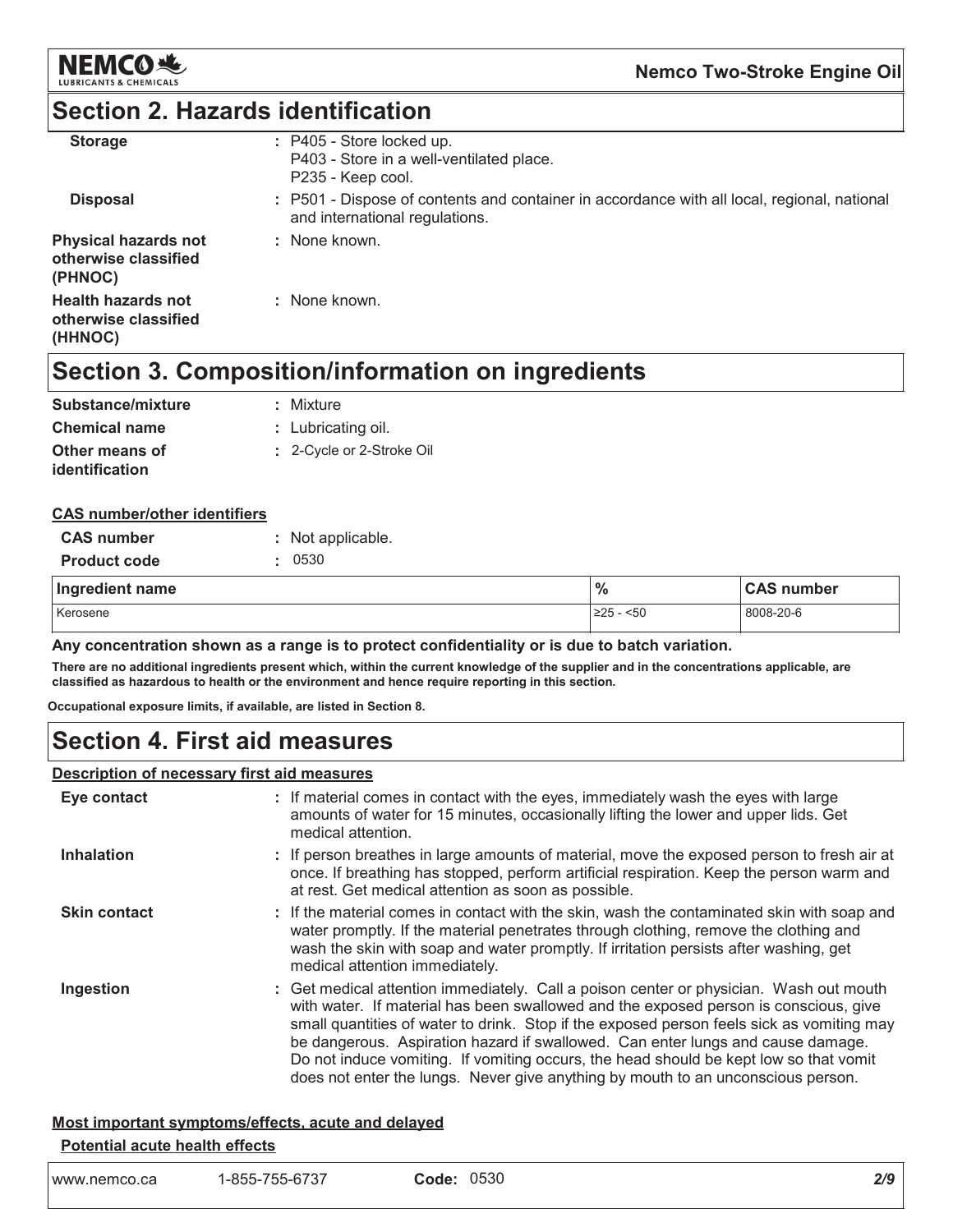

### **Section 4. First aid measures**

| Eye contact                       | : No known significant effects or critical hazards.                                                                                                                           |
|-----------------------------------|-------------------------------------------------------------------------------------------------------------------------------------------------------------------------------|
| <b>Inhalation</b>                 | : No known significant effects or critical hazards.                                                                                                                           |
| <b>Skin contact</b>               | : No known significant effects or critical hazards.                                                                                                                           |
| Ingestion                         | : May be fatal if swallowed and enters airways.                                                                                                                               |
| Over-exposure signs/symptoms      |                                                                                                                                                                               |
| Eye contact                       | : Adverse symptoms may include the following: pain or irritation, watering, redness.                                                                                          |
| <b>Inhalation</b>                 | : Adverse symptoms may include the following: respiratory tract irritation, coughing.                                                                                         |
| <b>Skin contact</b>               | : Adverse symptoms may include the following: irritation, redness.                                                                                                            |
| Ingestion                         | : No known significant effects or critical hazards.                                                                                                                           |
|                                   | <u>Indication of immediate medical attention and special treatment needed, if necessary</u>                                                                                   |
| Notes to physician                | : Treat symptomatically. Contact poison treatment specialist immediately if large<br>quantities have been ingested or inhaled.                                                |
| <b>Specific treatments</b>        | : No specific treatment.                                                                                                                                                      |
| <b>Protection of first-aiders</b> | : No action shall be taken involving any personal risk or without suitable training. It may<br>be dangerous to the person providing aid to give mouth-to-mouth resuscitation. |
|                                   |                                                                                                                                                                               |

See toxicological information (Section 11)

# Section 5. Fire-fighting measures

| <b>Extinguishing media</b>                               |                                                                                                                                                |
|----------------------------------------------------------|------------------------------------------------------------------------------------------------------------------------------------------------|
| Suitable extinguishing<br>media                          | : Use water spray to cool fire exposed surfaces and to protect personnel. Foam, dry<br>chemical or water spray (fog) to extinguish fire.       |
| Unsuitable extinguishing<br>media                        | : Do not use water jet or water-based fire extinguishers.                                                                                      |
| <b>Specific hazards arising</b><br>from the chemical     | : Toxic fumes gases or vapors may evolve on burning.                                                                                           |
| <b>Hazardous thermal</b><br>decomposition products       | : Decomposition products may include the following materials:<br>carbon dioxide<br>carbon monoxide                                             |
| <b>Special protective actions</b><br>for fire-fighters   | : When fighting fires wear full turnout gear and self contained breathing apparatus. Water<br>may cause splattering. Material floats on water. |
| <b>Special protective</b><br>equipment for fire-fighters | : Not applicable.                                                                                                                              |

# **Section 6. Accidental release measures**

Personal precautions, protective equipment and emergency procedures

| For non-emergency<br>personnel | : Keep unnecessary and unprotected personnel from entering. Avoid breathing vapor or<br>mist. Provide adequate ventilation. Wear appropriate respirator when ventilation is<br>inadequate. Put on appropriate personal protective equipment. |
|--------------------------------|----------------------------------------------------------------------------------------------------------------------------------------------------------------------------------------------------------------------------------------------|
|                                | For emergency responders : If specialized clothing is required to deal with the spillage, take note of any information in<br>Section 8 on suitable and unsuitable materials. See also the information in "For non-<br>emergency personnel".  |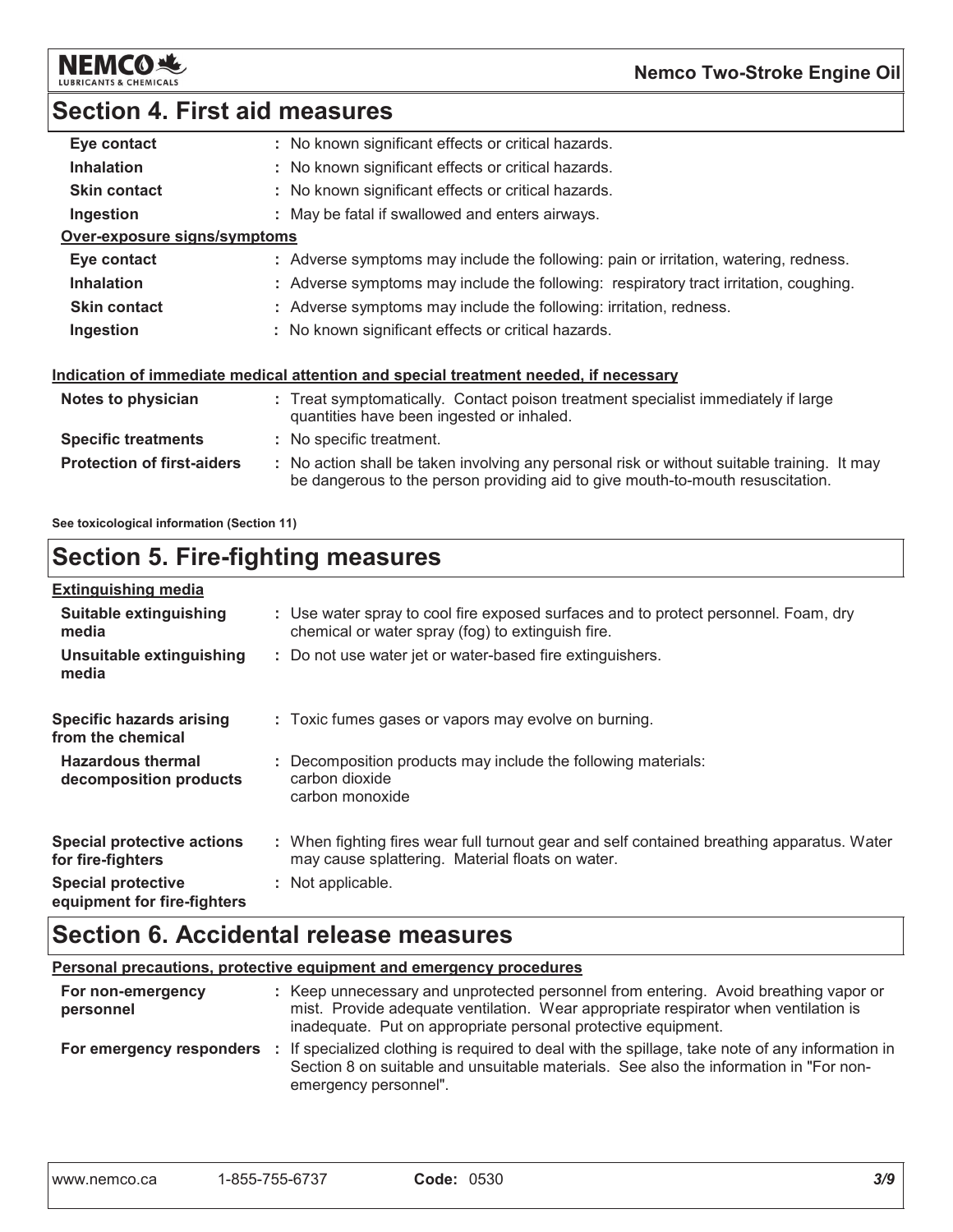

### **Section 6. Accidental release measures**

| <b>Environmental precautions</b> | Avoid dispersal of spilled material and runoff and contact with soil, waterways, drains |
|----------------------------------|-----------------------------------------------------------------------------------------|
|                                  | and sewers. Inform the relevant authorities if the product has caused environmental     |
|                                  | pollution (sewers, waterways, soil or air). Water polluting material. May be harmful to |
|                                  | the environment if released in large quantities.                                        |

#### Methods and materials for containment and cleaning up

- **Spill**
- : Contain with dikes or absorbent to prevent migration to sewers/streams. Take up small spill with dry chemical absorbent; large spills may require pump or vacuum prior to absorbent. May require excavation of severely contaminated soil.

### **Section 7. Handling and storage**

#### **Precautions for safe handling**

| <b>Protective measures</b>                                         |    | : Put on appropriate personal protective equipment (see Section 8). Do not get in eyes or<br>on skin or clothing. Do not breathe vapor or mist. Do not ingest. Use only with<br>adequate ventilation. Wear appropriate respirator when ventilation is inadequate.                                                                                                                                                                                         |
|--------------------------------------------------------------------|----|-----------------------------------------------------------------------------------------------------------------------------------------------------------------------------------------------------------------------------------------------------------------------------------------------------------------------------------------------------------------------------------------------------------------------------------------------------------|
| Advice on general<br>occupational hygiene                          |    | : Eating, drinking and smoking should be prohibited in areas where this material is<br>handled, stored and processed. Workers should wash hands and face before eating,<br>drinking and smoking.                                                                                                                                                                                                                                                          |
| Conditions for safe storage,<br>including any<br>incompatibilities | ÷. | Do not store above the following temperature: $113^{\circ}$ C (235.4 $^{\circ}$ F). Odorous and toxic<br>fumes may form from the decomposition of this product if stored at excessive<br>temperatures for extended periods of time. Store in accordance with local regulations.<br>Store in a dry, cool and well-ventilated area, away from incompatible materials (see<br>Section 10). Use appropriate containment to avoid environmental contamination. |

### Section 8. Exposure controls/personal protection

#### **Control parameters**

| <b>Occupational exposure limits</b>                       |                               | TWA (8 hours)            |                         | STEL (15 mins) |                          | Ceiling           |       |     |                   |              |                           |
|-----------------------------------------------------------|-------------------------------|--------------------------|-------------------------|----------------|--------------------------|-------------------|-------|-----|-------------------|--------------|---------------------------|
| Ingredient                                                | List name                     | ppm                      | mg/m <sup>3</sup> Other |                | ppm                      | mg/m <sup>3</sup> | Other | ppm | mq/m <sup>3</sup> | <b>Other</b> | <b>Notations</b>          |
| Kerosene, as total hydrocarbon<br>vapor                   | US ACGIH 3/2015               | $\overline{a}$           | 200                     |                |                          |                   |       |     |                   |              |                           |
| Kerosene, as total hydrocarbon<br>vapor                   | AB 4/2009                     | $\overline{\phantom{0}}$ | 200                     |                |                          |                   |       |     |                   |              | $\llbracket 1 \rrbracket$ |
|                                                           | BC 2/2015                     |                          | 200                     |                |                          |                   |       |     |                   |              |                           |
| Kerosene, as total hydrocarbon                            | ON 7/2015                     |                          | 200                     |                |                          |                   |       |     |                   |              | $[1]$ [a]                 |
| Distillates (petroleum), hydrotreated<br>heavy paraffinic | US ACGIH 3/2015               |                          | 5                       |                |                          |                   |       |     |                   |              | [b]                       |
|                                                           | AB 4/2009                     | $\overline{\phantom{a}}$ | 5                       |                | $\overline{\phantom{0}}$ | 10                |       |     |                   |              | [c]                       |
|                                                           | ON 7/2015<br><b>QC 1/2014</b> | $\qquad \qquad$          | 5<br>b                  |                |                          | 10<br>10          |       |     |                   |              | [c]<br>[c]                |

[1]Absorbed through skin.

Form: [a]Vapor [b]Inhalable fraction [c]Mist

| Appropriate engineering<br><b>controls</b>       | : Use only with adequate ventilation.                                                |
|--------------------------------------------------|--------------------------------------------------------------------------------------|
| <b>Environmental exposure</b><br><b>controls</b> | : Emissions from ventilation or work proc<br>they comply with the requirements of er |

#### ess equipment should be checked to ensure nvironmental protection legislation.

#### **Individual protection measures**

| I www.nemco.ca | 1-855-755-6737 | Code: 0530 |  |
|----------------|----------------|------------|--|
|----------------|----------------|------------|--|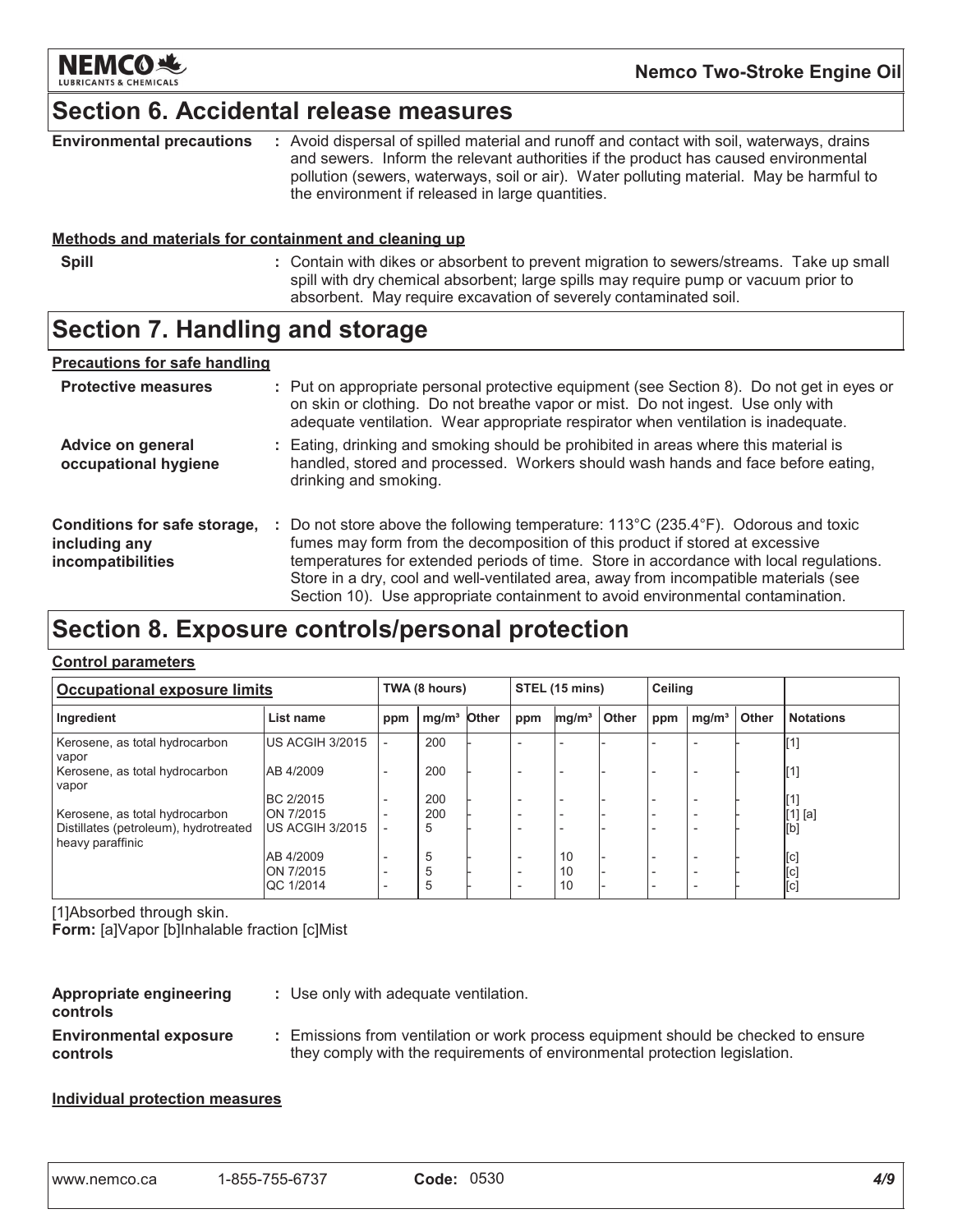

# Section 8. Exposure controls/personal protection

| <b>Hygiene measures</b>       | : Wash hands, forearms and face thoroughly after handling chemical products, before<br>eating, smoking and using the lavatory and at the end of the working period. Ensure<br>that eyewash stations and safety showers are close to the workstation location. |
|-------------------------------|---------------------------------------------------------------------------------------------------------------------------------------------------------------------------------------------------------------------------------------------------------------|
| <b>Eye/face protection</b>    | : Recommended: Splash goggles and a face shield, where splash hazard exists.                                                                                                                                                                                  |
| <b>Skin protection</b>        |                                                                                                                                                                                                                                                               |
| <b>Hand protection</b>        | : 4 - 8 hours (breakthrough time): Nitrile gloves.                                                                                                                                                                                                            |
| <b>Body protection</b>        | : Recommended: Long sleeved coveralls.                                                                                                                                                                                                                        |
| Other skin protection         | : Recommended: Impervious boots.                                                                                                                                                                                                                              |
| <b>Respiratory protection</b> | : If ventilation is inadequate, use a NIOSH-certified respirator with an organic vapor<br>cartridge and P95 particulate filter.                                                                                                                               |

# **Section 9. Physical and chemical properties**

| <b>Appearance</b>                                 |                                           |
|---------------------------------------------------|-------------------------------------------|
| <b>Physical state</b>                             | $:$ Liquid.                               |
| Color                                             | $:$ Blue.                                 |
| Odor                                              | : Mild                                    |
| Odor threshold                                    | : Not available.                          |
| рH                                                | $:$ Not available.                        |
| <b>Freezing point</b>                             | $:$ Not available.                        |
| <b>Boiling point</b>                              | $:$ Not available.                        |
| <b>Flash point</b>                                | : Closed cup: $>77^{\circ}$ C             |
| <b>Evaporation rate</b>                           | $:$ <1 (Butyl acetate = 1)                |
| <b>Flammability (solid, gas)</b>                  | $:$ Not available.                        |
| Lower and upper explosive<br>(flammable) limits   | $:$ Not available.                        |
| Vapor pressure                                    | : <0.13 kPa (<1 mm Hg) (68°F)             |
| <b>Vapor density</b>                              | : Not available.                          |
| <b>Relative density</b>                           | $: 0.87$ to 0.88                          |
| <b>Solubility in water</b>                        | $:$ Insoluble in water.                   |
| <b>Partition coefficient: n-</b><br>octanol/water | $:$ Not available.                        |
| <b>Auto-ignition temperature</b>                  | : $>204.44^{\circ}$ C ( $>400^{\circ}$ F) |
| <b>Decomposition temperature</b>                  | $:$ Not available.                        |
| <b>Viscosity</b>                                  | Not available.                            |

# Section 10. Stability and reactivity

| <b>Reactivity</b>                            | : No specific test data related to reactivity available for this product or its ingredients.                                                                                 |
|----------------------------------------------|------------------------------------------------------------------------------------------------------------------------------------------------------------------------------|
| <b>Chemical stability</b>                    | : The product is stable.                                                                                                                                                     |
| <b>Possibility of hazardous</b><br>reactions | : Under normal conditions of storage and use, hazardous reactions will not occur.                                                                                            |
| <b>Conditions to avoid</b>                   | : Avoid all possible sources of ignition (spark or flame). Do not pressurize, cut, weld,<br>braze, solder, drill, grind or expose containers to heat or sources of ignition. |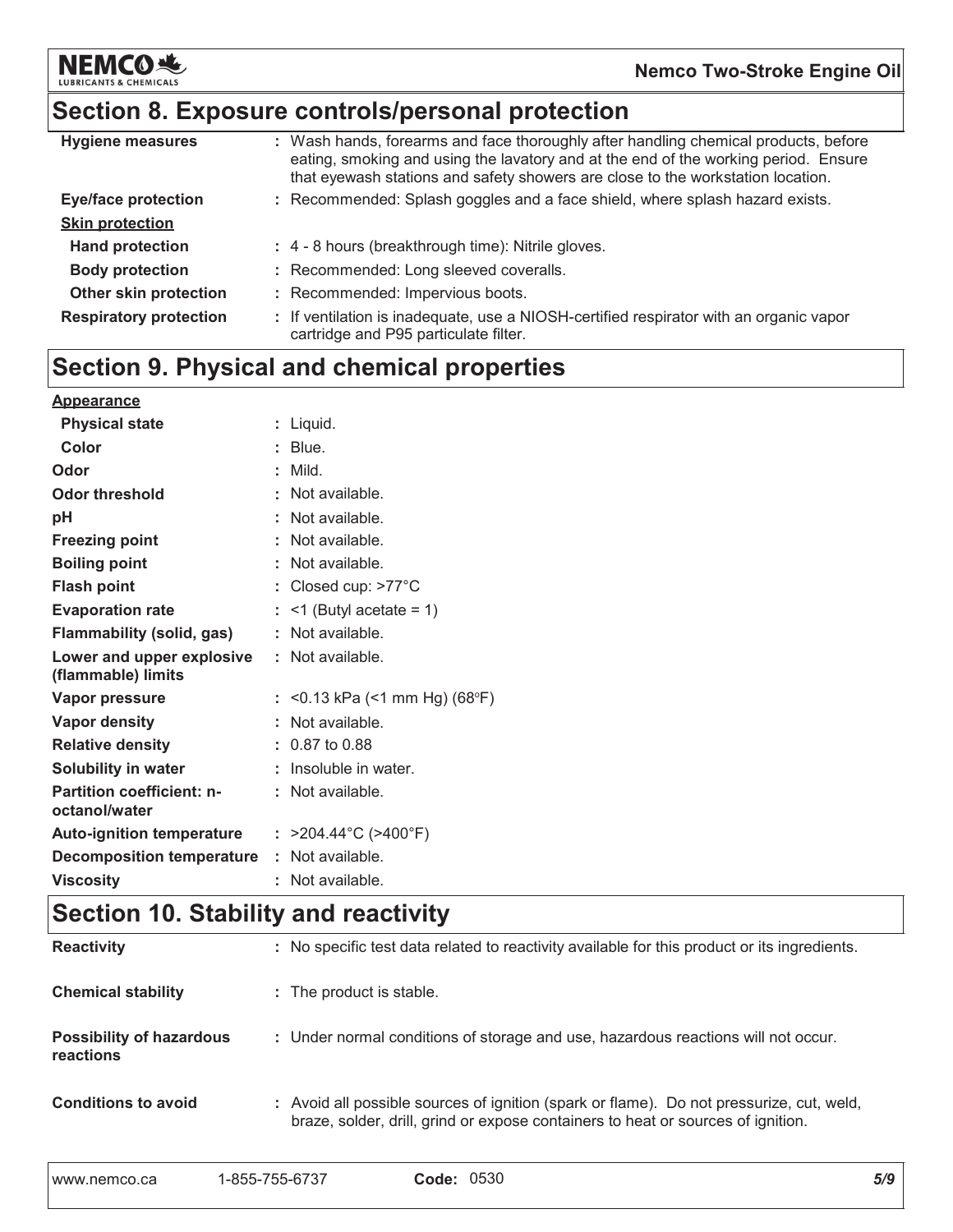

### **Section 10. Stability and reactivity**

Incompatible materials : Reactive or incompatible with the following materials: oxidizing materials and acids.

#### **Hazardous decomposition** : Under normal conditions of storage and use, hazardous decomposition products should products not be produced.

### **Section 11. Toxicological information**

#### Information on toxicological effects

#### **Acute toxicity**

| <b>Product/ingredient name</b> | <b>Result</b> | <b>Species</b> | Dose    | <b>Exposure</b> |
|--------------------------------|---------------|----------------|---------|-----------------|
| Kerosene                       | LD50 Oral     | Rat            | 15 g/kg |                 |

#### **Irritation/Corrosion**

| <b>Product/ingredient name</b> | <b>Result</b>                                                                        | <b>Species</b>             | <b>Score</b> | <b>Exposure</b>                     | <b>Observation</b> |
|--------------------------------|--------------------------------------------------------------------------------------|----------------------------|--------------|-------------------------------------|--------------------|
| Kerosine (petroleum)           | I Skin - Severe irritant<br>l Skin - Moderate irritant<br>l Skin - Moderate irritant | Rabbit<br>Rabbit<br>Rabbit |              | 500 mg<br>24 hours 100%<br>$0.5$ mL |                    |

#### **Sensitization**

There is no data available.

#### **Mutagenicity**

There is no data available.

#### Carcinogenicity

#### **Classification**

| <b>Product/ingredient name</b> | <b>OSHA IARC</b> | <b>NTP</b> | <b>ACGIH EPA</b> | <b>NIOSH</b> |
|--------------------------------|------------------|------------|------------------|--------------|
| Kerosene                       |                  |            | A <sub>3</sub>   |              |

#### **Reproductive toxicity**

There is no data available.

#### **Teratogenicity**

There is no data available.

#### Specific target organ toxicity (single exposure)

There is no data available.

#### Specific target organ toxicity (repeated exposure)

#### There is no data available.

#### **Aspiration hazard**

| <b>Name</b> | <b>Result</b>                |
|-------------|------------------------------|
| Kerosene    | ASPIRATION HAZARD - Category |

| Information on the likely      | : Dermal contact. Eve contact. Inhalation. Ingestion. |
|--------------------------------|-------------------------------------------------------|
| routes of exposure             |                                                       |
| Potential acute health effects |                                                       |

| Eye contact         | : No known significant effects or critical hazards. |
|---------------------|-----------------------------------------------------|
| <b>Inhalation</b>   | : No known significant effects or critical hazards. |
| <b>Skin contact</b> | : No known significant effects or critical hazards. |
| Ingestion           | : May be fatal if swallowed and enters airways.     |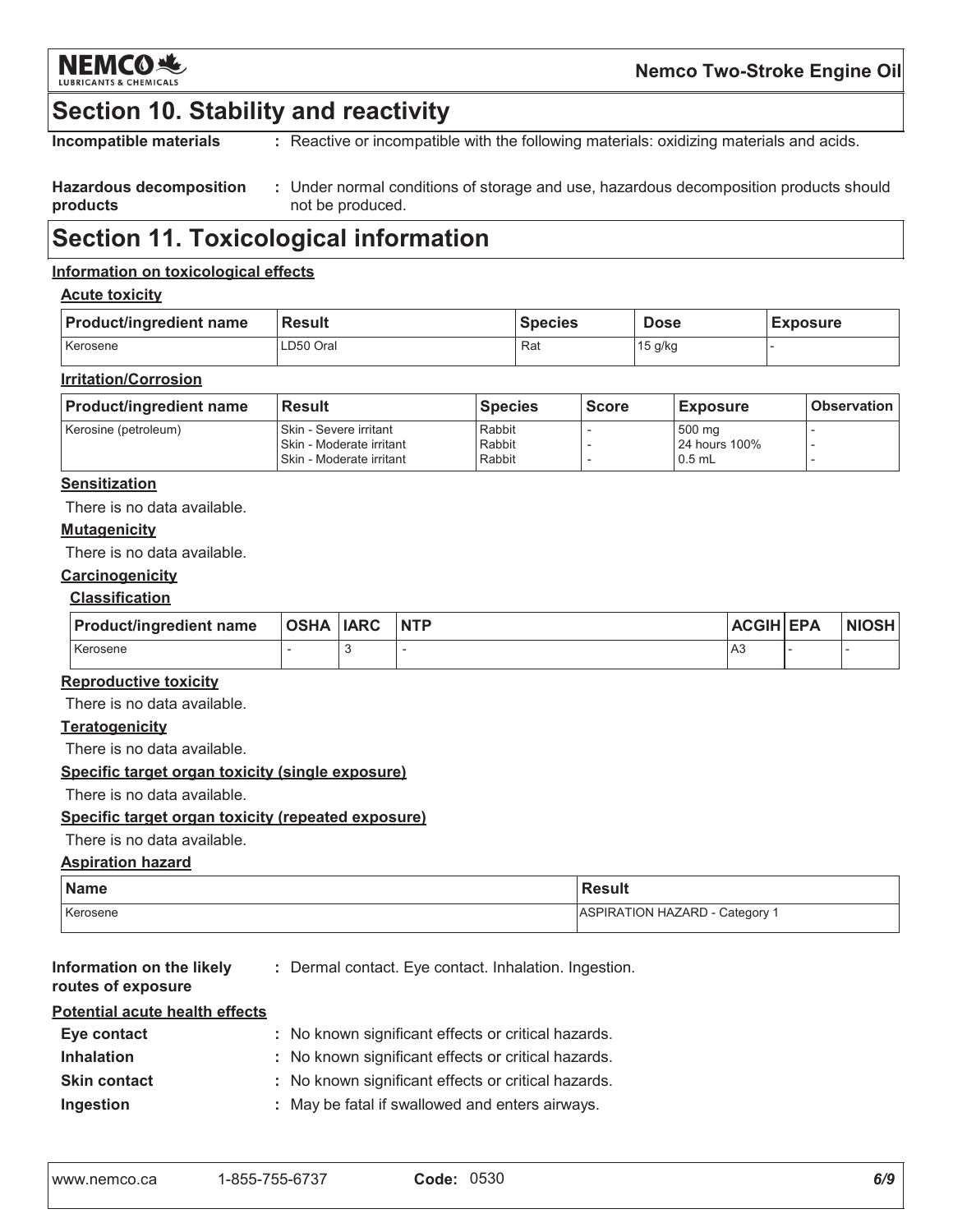

# **Section 11. Toxicological information**

| Symptoms related to the physical, chemical and toxicological characteristics |                                                                                       |  |  |
|------------------------------------------------------------------------------|---------------------------------------------------------------------------------------|--|--|
| Eye contact                                                                  | : Adverse symptoms may include the following: pain or irritation, watering, redness.  |  |  |
| <b>Inhalation</b>                                                            | : Adverse symptoms may include the following: respiratory tract irritation, coughing. |  |  |
| <b>Skin contact</b>                                                          | : Adverse symptoms may include the following: irritation, redness.                    |  |  |
| Ingestion                                                                    | : No known significant effects or critical hazards.                                   |  |  |

#### Delayed and immediate effects and also chronic effects from short and long term exposure

| <b>Short term exposure</b>              |                                                     |  |
|-----------------------------------------|-----------------------------------------------------|--|
| <b>Potential immediate</b><br>effects   | : No known significant effects or critical hazards. |  |
| <b>Potential delayed effects</b>        | : No known significant effects or critical hazards. |  |
| Long term exposure                      |                                                     |  |
| <b>Potential immediate</b><br>effects   | : No known significant effects or critical hazards. |  |
| <b>Potential delayed effects</b>        | : No known significant effects or critical hazards. |  |
| <b>Potential chronic health effects</b> |                                                     |  |
| General                                 | : No known significant effects or critical hazards. |  |
| Carcinogenicity                         | : No known significant effects or critical hazards. |  |
| <b>Mutagenicity</b>                     | : No known significant effects or critical hazards. |  |
| <b>Teratogenicity</b>                   | : No known significant effects or critical hazards. |  |
| <b>Developmental effects</b>            | : No known significant effects or critical hazards. |  |
| <b>Fertility effects</b>                | : No known significant effects or critical hazards. |  |

#### **Numerical measures of toxicity**

#### **Acute toxicity estimates**

There is no data available.

# **Section 12. Ecological information**

#### **Toxicity**

There is no data available.

#### **Persistence and degradability**

There is no data available.

#### **Bioaccumulative potential**

| There is no data available.                            |                                                |
|--------------------------------------------------------|------------------------------------------------|
| <b>Mobility in soil</b>                                |                                                |
| Soil/water partition<br>coefficient (K <sub>oc</sub> ) | : There is no data available.                  |
| Other adverse effects                                  | : No known significant effects or critical has |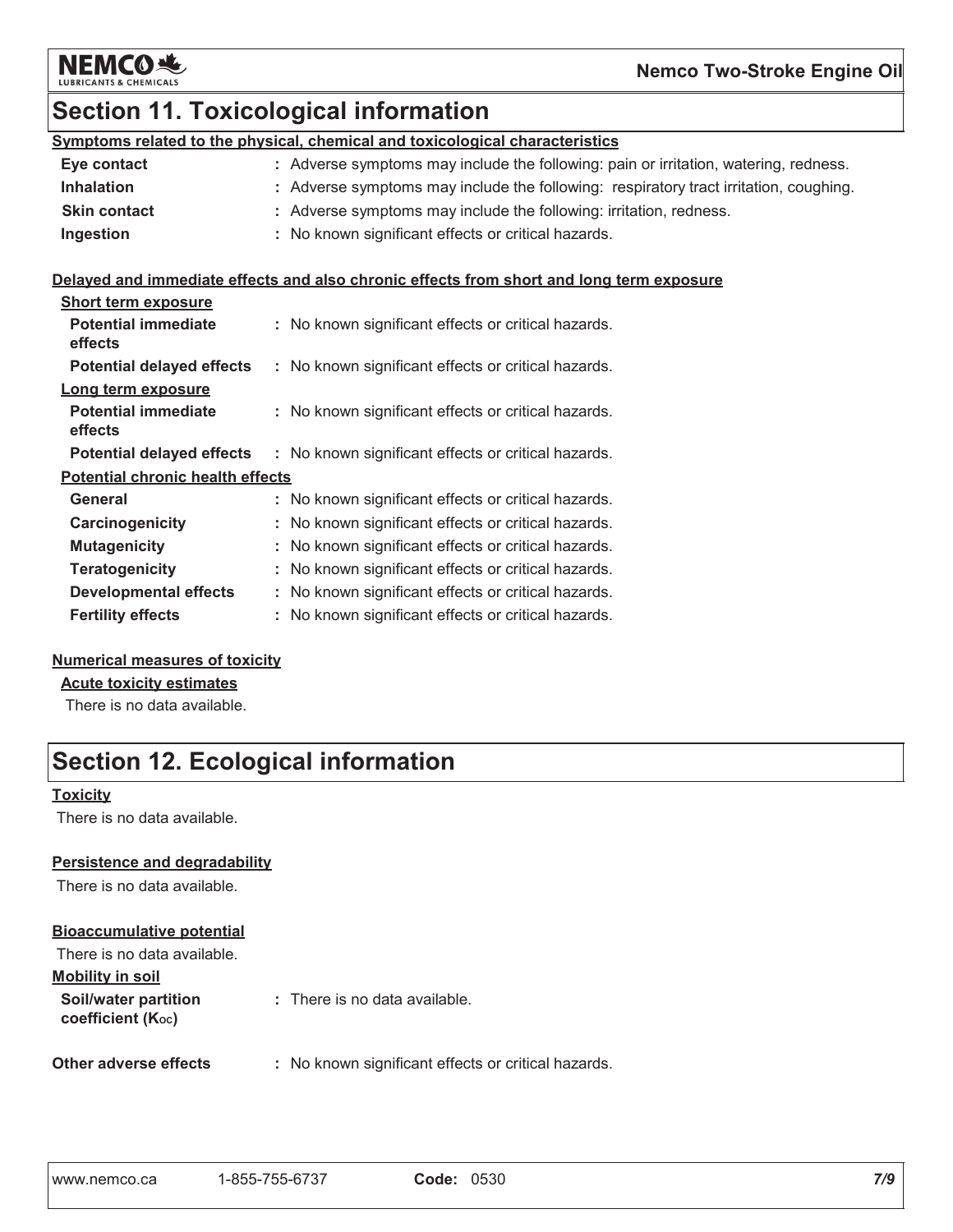

### **Section 13. Disposal considerations**

**Disposal methods** 

: Disposal of this product, solutions and any by-products should comply with the requirements of environmental protection and waste disposal legislation and any regional local authority requirements.

# **Section 14. Transport information**

|                                      | <b>TDG</b>               | <b>IMDG</b>              | <b>IATA</b>              |
|--------------------------------------|--------------------------|--------------------------|--------------------------|
| <b>UN number</b>                     | Not regulated.           | Not regulated.           | Not regulated.           |
| <b>UN proper</b><br>shipping name    | $\overline{\phantom{a}}$ |                          |                          |
| <b>Transport</b><br>hazard class(es) | $\overline{\phantom{0}}$ | ٠                        | -                        |
| <b>Packing group</b>                 | $\overline{\phantom{a}}$ | $\overline{\phantom{a}}$ | $\overline{\phantom{a}}$ |
| <b>Environmental</b><br>hazards      | No.                      | No.                      | No.                      |
| <b>Additional</b><br>information     |                          |                          |                          |

**AERG** : Not applicable

Special precautions for user : Transport within user's premises: always transport in closed containers that are upright and secure. Ensure that persons transporting the product know what to do in the event of an accident or spillage.

**Transport in bulk according : Not available.** to Annex II of MARPOL 73/78 and the IBC Code

### **Section 15. Regulatory information**

| <b>Canadian lists</b>        |                                          |
|------------------------------|------------------------------------------|
| <b>Canadian NPRI</b>         | : None of the components are listed.     |
| <b>CEPA Toxic substances</b> | : None of the components are listed.     |
| <b>Canada inventory</b>      | : All components are listed or exempted. |
| <b>International lists</b>   |                                          |
| <b>National inventory</b>    |                                          |
| <b>Australia</b>             | : All components are listed or exempted. |
| China                        | : All components are listed or exempted. |
| <b>Europe</b>                | : All components are listed or exempted. |
| Japan                        | : Not determined.                        |
| Malaysia                     | : All components are listed or exempted. |
| New Zealand                  | All components are listed or exempted.   |
| <b>Philippines</b>           | : All components are listed or exempted. |
| <b>Republic of Korea</b>     | : All components are listed or exempted. |